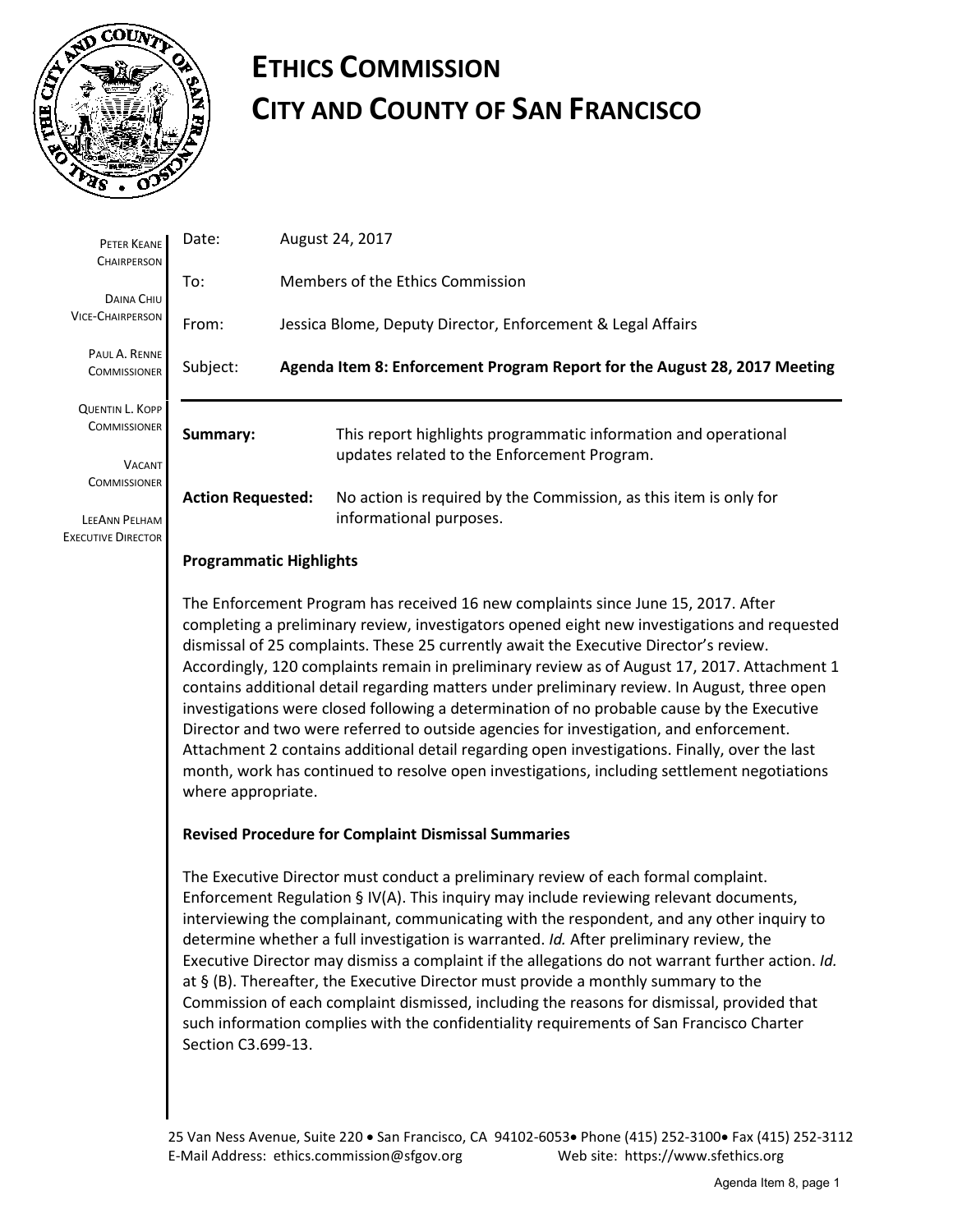As a practical matter, the Executive Director has historically provided complaint dismissal summaries in a confidential attachment to the Commission's monthly meeting packet. With the increased volume and pace of work performed by an expanded Enforcement Staff, however, it has become apparent that a revised procedure for informing the Commission of case dismissals can better support the goals of timely resolution of complaints and opportunity for careful oversight by Commissioners.

Currently, complaint dismissal summaries are completed and reviewed in the same period as Staff's preparation and review of the Commission's regular meeting packet materials. Dismissals are then provided to the Commission at the same time public meeting materials are also provided for review. This practice has resulted in an uneven workflow among the Staff and can compress the time Commissioners have for their own review of the Executive Director's determinations. Enforcement Staff, therefore, recommended—and the Executive Director approved—a revised procedure for delivering complaint dismissal summaries to the Commission.

Beginning next month, the Executive Director will send the Commission a summary of complaint dismissals on the 15th of each month. For continuity, the Staff's public Enforcement Report will continue to be provided to the Commission each month to highlight and track enforcement statistics based on a thirty-day period beginning and ending on the 15th of each month. Staff is confident that this revised procedure will benefit the Commission because Commissioners will receive Staff's work product every two weeks instead of once at the end of the month. Accordingly, members of the Commission did not receive a monthly summary of Executive Director complaint dismissals for this meeting, as they will receive their monthly summary on September 15 instead.

## **Operational Updates/Investigative Caseload Data**

Investigative matters under the jurisdiction of the Ethics Commission are treated as formal complaints meriting investigation after the Executive Director's preliminary review finds there is reason to believe a violation of law may have occurred. Once the Executive Director has made that determination, that complaint is logged as a formal complaint. Table 1 summarizes the number of pending formal complaints within the Ethics Commission's jurisdiction that remained pending as of August 18, 2017. More detailed information about the Commission's enforcement caseload is provided in Attachment 1. Attachment 1 offers a snapshot of the number, age, and general nature of matters in preliminary review as well as our open formal complaints as of August 18, 2017.

| Type                                  | <b>Number</b> |
|---------------------------------------|---------------|
| Campaign Finance                      | 17            |
| <b>Governmental Ethics</b>            | 15            |
| Lobbyist Ordinance                    | 5             |
| Sunshine Ordinance                    |               |
| Whistleblower Ordinance (Retaliation) | 2             |
| Total                                 | 39            |

Table 1 – Summary of Pending Formal Complaints, by Type, as of August 18, 2017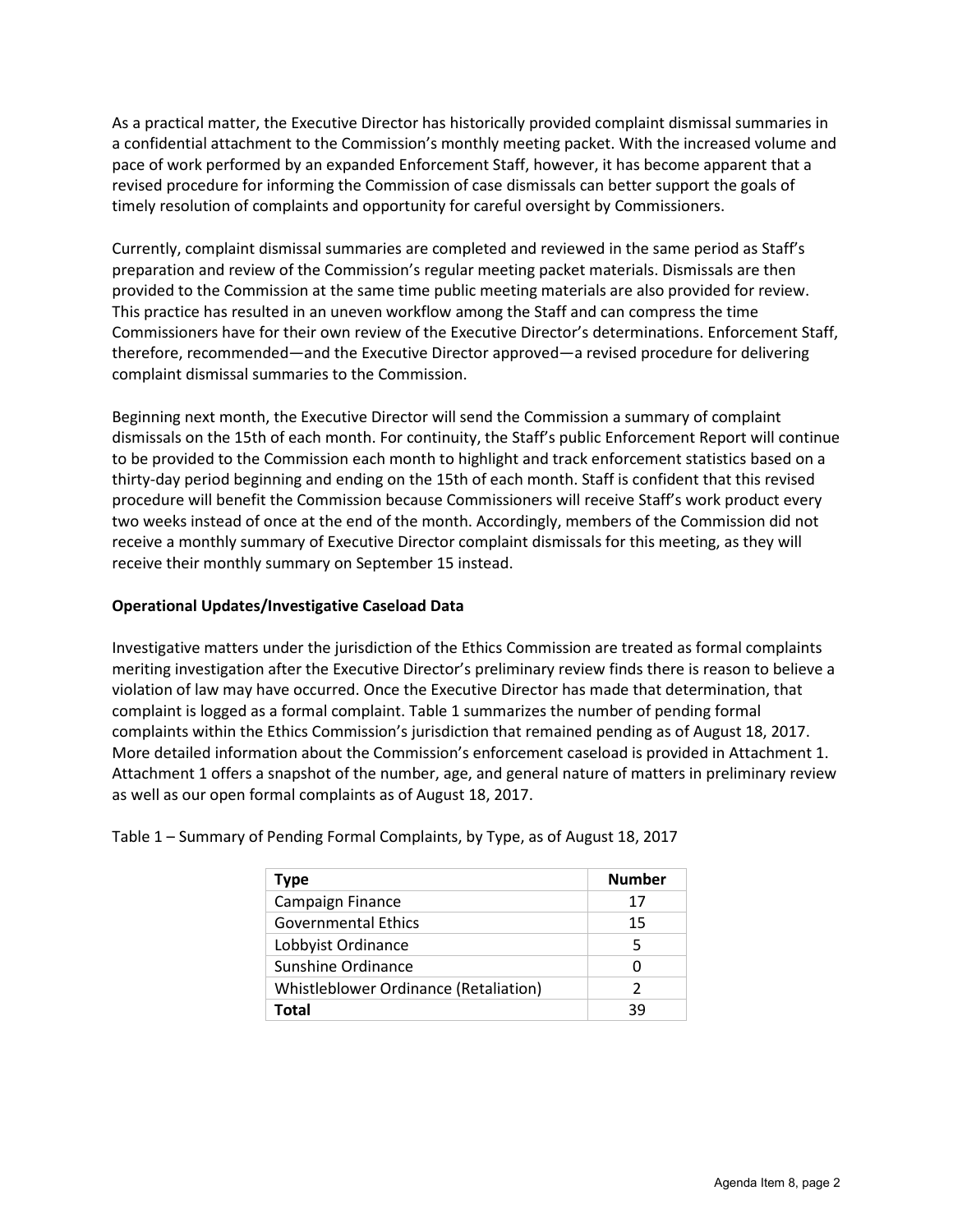## **Referrals to Bureau of Delinquent Revenues**

Table 2 – Summary of the status of accounts that remain after referral by the Ethics Commission to the City's Bureau of Delinquent Revenues.

| Committee/<br><b>Filer</b>                            | ID#     | Treasurer/<br>Responsible<br><b>Officer</b> | Referral | <b>Original Amount</b><br><b>Referred</b> | Last<br>Month's<br><b>Balance</b> | <b>Current</b><br><b>Balance</b> | <b>Status</b>                                                                                                                                 |
|-------------------------------------------------------|---------|---------------------------------------------|----------|-------------------------------------------|-----------------------------------|----------------------------------|-----------------------------------------------------------------------------------------------------------------------------------------------|
| Chris Jackson                                         | 1347066 | Chris<br>Jackson                            | 7/12/13  | \$6,601                                   | \$6,601                           | \$5,100.99                       | Hearing in Superior<br>Court of San<br>Francisco CSM-15<br>855905 10/4/2017.                                                                  |
| Committee to<br><b>Elect Norman</b><br>for Supervisor | 1327771 | Jacqueline<br>Norman                        | 5/01/15  | \$9,000                                   | \$9,000                           | \$9,000                          | <b>Hearing in Superior</b><br>Court of San<br>Francisco CSM-15<br>855906 10/4/2017.                                                           |
| Bob Squeri for<br>District 7                          | 1346150 | <b>Bob Squeri</b>                           | 5/01/15  | \$2,000                                   | \$2,000                           | \$0                              | Paid in full<br>\$2,070.50 8/2/17<br>after court<br>appearance.                                                                               |
| Isabel Urbano                                         | 153993  | Isabel<br>Urbano                            | 3/23/16  | \$7,000                                   | \$7,000                           | \$6,775                          | Debtor made<br>payment of \$75.00<br>on 8/4/17.                                                                                               |
| Chris Jackson                                         | 1347066 | Chris<br>Jackson                            | 9/26/16  | \$6,100                                   |                                   | \$6,100                          | Writ of Execution<br>filed in Superior<br>Court of San<br>Francisco, CSM-15<br>848938.                                                        |
| Lynette Sweet                                         | 3544713 | Lynette<br>Sweet                            | 12/29/16 | \$74,408.19                               | $\overline{\phantom{a}}$          | \$74,408.19                      | Superior Court of<br>San Francisco #<br>CGC-17-559886.<br>Case Management<br>Conference set for<br>11/29/17. Pending<br>for proof of service. |
|                                                       |         |                                             |          |                                           | Total: \$103, 684.70              |                                  |                                                                                                                                               |

## **Status of Outstanding Penalty Installment Plans**

Table 3 – Summary of penalty installment plans as of August 22, 2017

| <b>Name</b>                | <b>FPPC No.</b> | <b>Total Owed</b> | Payment<br>Amount | Last<br><b>Received</b> | Outstanding<br><b>Balance</b> | Current:<br>Yes/No |
|----------------------------|-----------------|-------------------|-------------------|-------------------------|-------------------------------|--------------------|
| Kim Shree<br><b>Maufas</b> | 1284567         | \$2,575           | \$50              | 7/21/17                 | \$350                         | No                 |
| Kim Shree<br>Maufas        | 1328923         | \$2,000           | \$50              | 7/21/17                 | \$350                         | No                 |

\*Ms. Maufas did not submit her August 2017 payment of \$50 for either account as of 8/22/17.

I look forward to answering any questions you might have at the upcoming Commission meeting.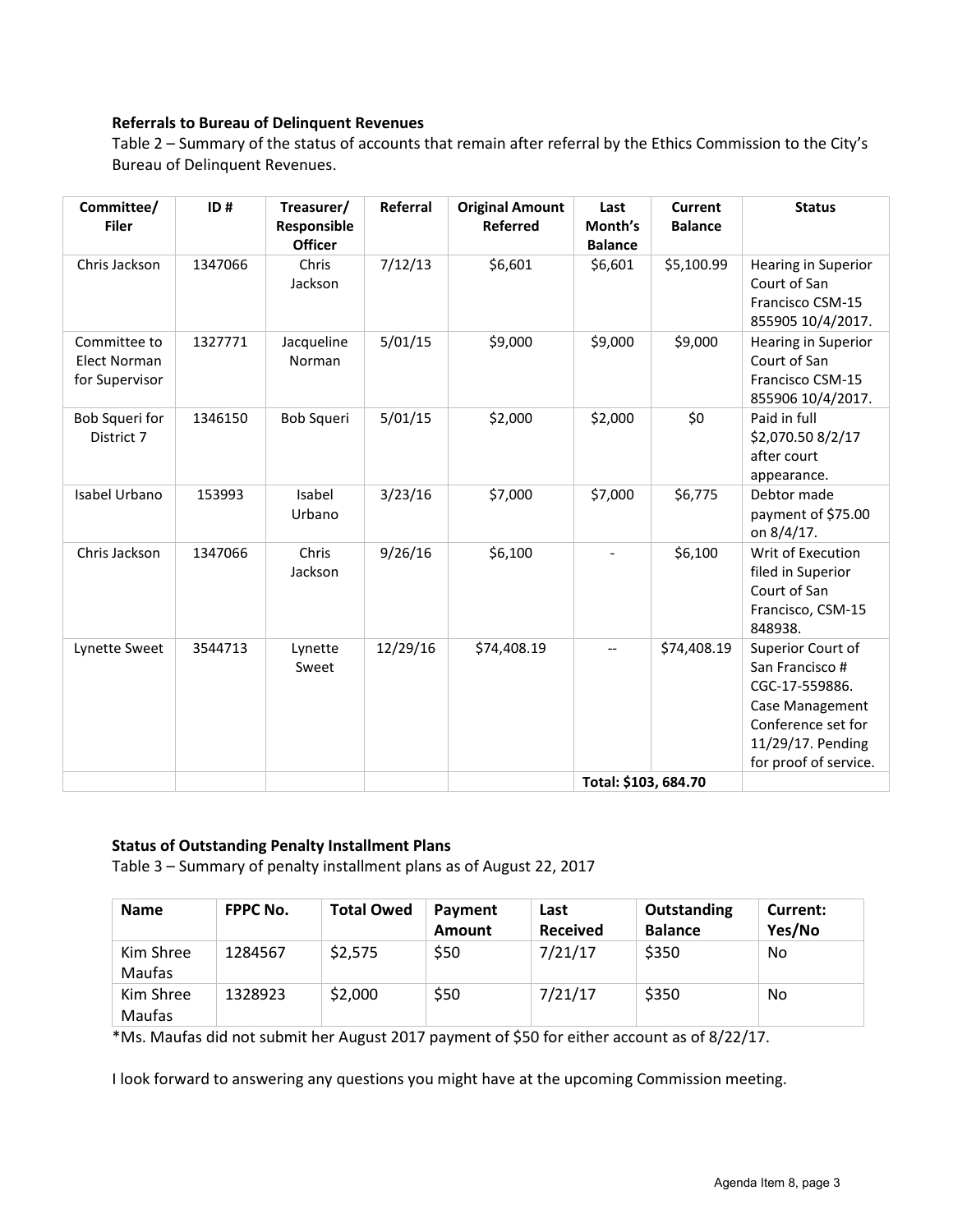